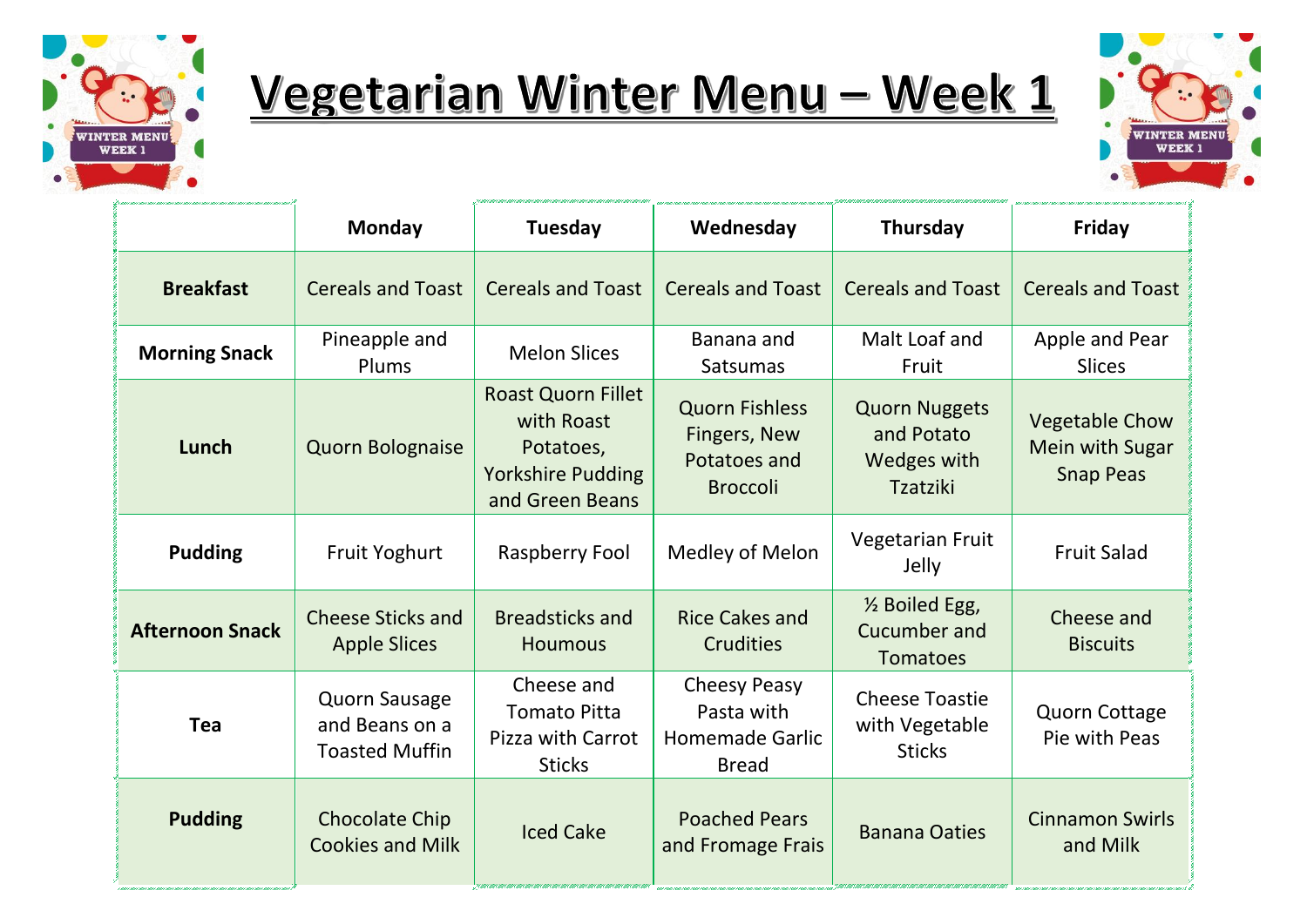

## Vegetarian Winter Menu - Week 2



|                        | <b>Monday</b>                                               | Tuesday                                                                     | Wednesday                                                 | Thursday                                       | $Z^\prime$<br>Friday                                          |
|------------------------|-------------------------------------------------------------|-----------------------------------------------------------------------------|-----------------------------------------------------------|------------------------------------------------|---------------------------------------------------------------|
| <b>Breakfast</b>       | <b>Cereals and Toast</b>                                    | <b>Cereals and Toast</b>                                                    | <b>Cereals and Toast</b>                                  | <b>Cereals and Toast</b>                       | <b>Cereals and Toast</b>                                      |
| <b>Morning Snack</b>   | <b>Fresh Fruit</b><br>Selection                             | Apples and Pear<br><b>Slices</b>                                            | <b>Melon Medley</b>                                       | <b>Toasted Crumpets</b>                        | Satsumas                                                      |
| Lunch                  | <b>Quorn Mince Stew</b><br>with Yorkshire<br><b>Pudding</b> | Roast Quorn Fillet,<br><b>Roast Potatoes and</b><br><b>Vegetable Medley</b> | Vegetable Lasagne<br>with Homemade<br><b>Garlic Bread</b> | <b>Quorn Sausage</b><br>Casserole with<br>Mash | <b>Sweet Chilli</b><br><b>Vegetable Noodles</b>               |
| <b>Pudding</b>         | <b>Fruit Fromage Frais</b>                                  | Lemon Drizzle Cake                                                          | Vegetarian Jelly<br>with Fruit                            | <b>Chelsea Buns</b>                            | <b>Chocolate Cookie</b>                                       |
| <b>Afternoon Snack</b> | <b>Breadsticks and</b><br>Carrots                           | <b>Rice Cakes and</b><br><b>Peppers</b>                                     | <b>Cheese Sticks and</b><br>Cucumber                      | <b>Crudites and Dips</b>                       | <b>Houmous and Pitta</b><br><b>Bread</b>                      |
| <b>Tea</b>             | Jacket Potato with<br>a Choice of Fillings                  | <b>English Muffin</b><br>Pizzas                                             | Quorn, Rice and<br>Peas                                   | <b>Cheese Bagels</b>                           | <b>Quorn Fishless</b><br><b>Fingers with Mash</b><br>and Peas |
| <b>Pudding</b>         | <b>Melon Slices</b>                                         | <b>Apple and Pears</b>                                                      | <b>Pineapple Lollies</b>                                  | <b>Bananas and</b><br>Custard                  | Malt Loaf and<br>Melon                                        |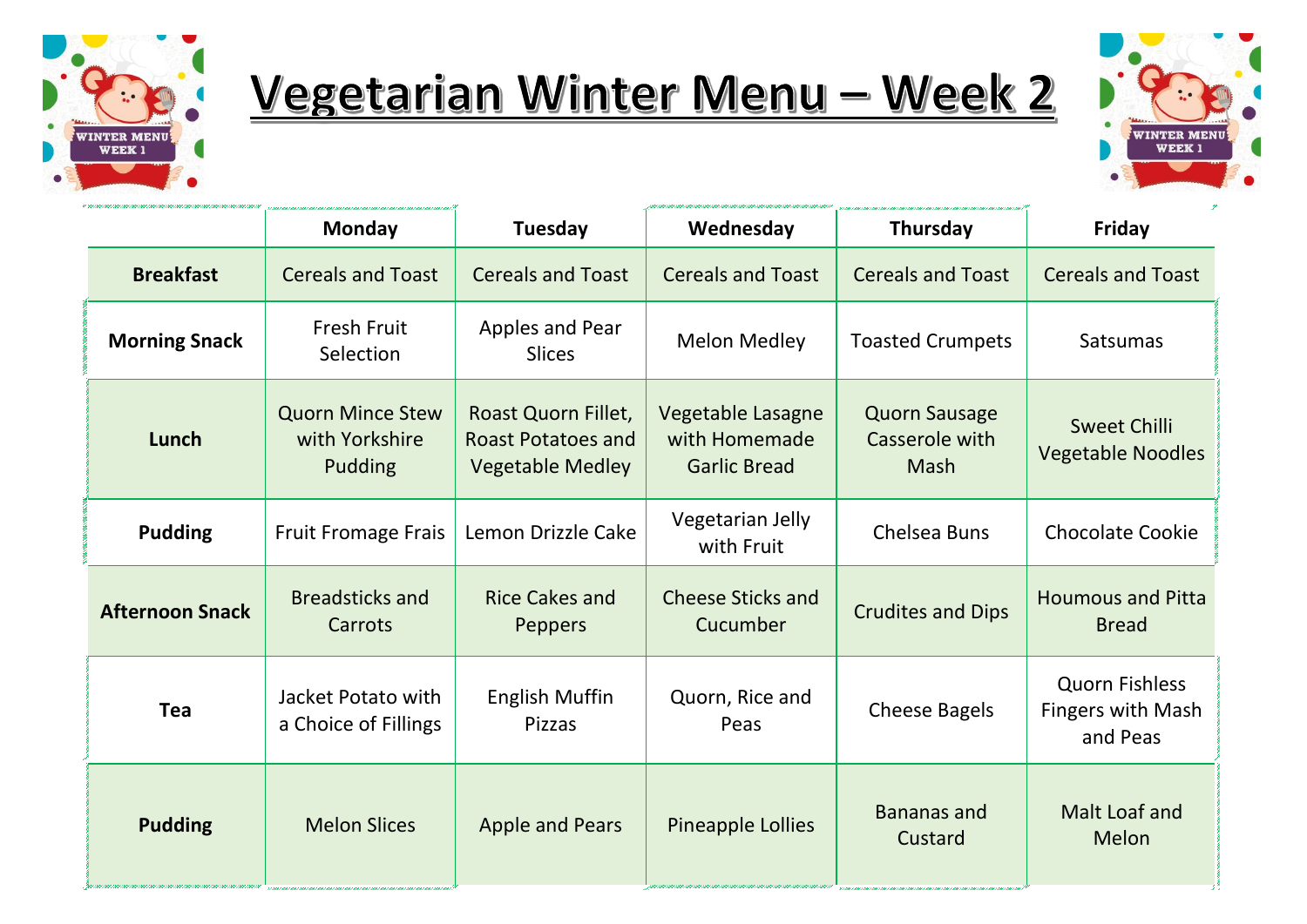

".<br>"An chicara an chicara chicara chicara chicara chicara chicara chicara chicara An chicara chicara chicara chicara chicara

## Vegetarian Winter Menu - Week 3



|                        | <b>Monday</b>                                  | Tuesday                                   | Wednesday                                                                   | <b>Thursday</b>                                    | Friday                                                             |
|------------------------|------------------------------------------------|-------------------------------------------|-----------------------------------------------------------------------------|----------------------------------------------------|--------------------------------------------------------------------|
| <b>Breakfast</b>       | <b>Cereals and Toast</b>                       | <b>Cereals and Toast</b>                  | <b>Cereals and Toast</b>                                                    | <b>Cereals and Toast</b>                           | <b>Cereals and Toast</b>                                           |
| <b>Morning Snack</b>   | Apple and Pear<br><b>Slices</b>                | Malt Loaf and Fruit                       | <b>Fresh Fruit</b><br>Selection                                             | Banana and<br><b>Satsumas</b>                      | <b>Melon Slices</b>                                                |
| Lunch                  | <b>Macaroni Cheese</b><br>with Vegetables      | Jacket Potato with<br>A Choice of Filling | Roast Quorn Fillet,<br><b>Herby Potatoes and</b><br><b>Mixed Vegetables</b> | <b>Vegetable Risotto</b>                           | Quorn Tikka with<br><b>Naan Bread</b>                              |
| <b>Pudding</b>         | <b>Fruit Yoghurt</b>                           | Fruit Flapjack                            | Banana Loaf                                                                 | <b>Chocolate Cake</b><br>with Chocolate<br>Custard | <b>Melon Slices</b>                                                |
| <b>Afternoon Snack</b> | <b>Breadsticks and</b><br><b>Carrot Batons</b> | <b>Raisins and Pears</b>                  | <b>Rice Cakes and</b><br>Cucumber                                           | <b>Cheese Straws and</b><br>Pineapple              | <b>Breadsticks and</b><br><b>Dips</b>                              |
| <b>Tea</b>             | Quorn Dogs and<br><b>Baked Beans</b>           | Quorn Chilli with<br><b>Brown Rice</b>    | Vegetable Pasta<br><b>Bake</b>                                              | <b>Pitta Pizzas</b>                                | <b>Quorn Fingers with</b><br>Peas and Vegan<br><b>Potato Salad</b> |
| <b>Pudding</b>         | <b>Pineapple Fingers</b>                       | <b>Melon Medley</b>                       | <b>Apples and Pears</b>                                                     | <b>Peaches and Cream</b>                           | <b>Shortbread Cookie</b>                                           |

.<br>Thank that the the contribution of the contribution of the contribution of the contribution of the contribution of the